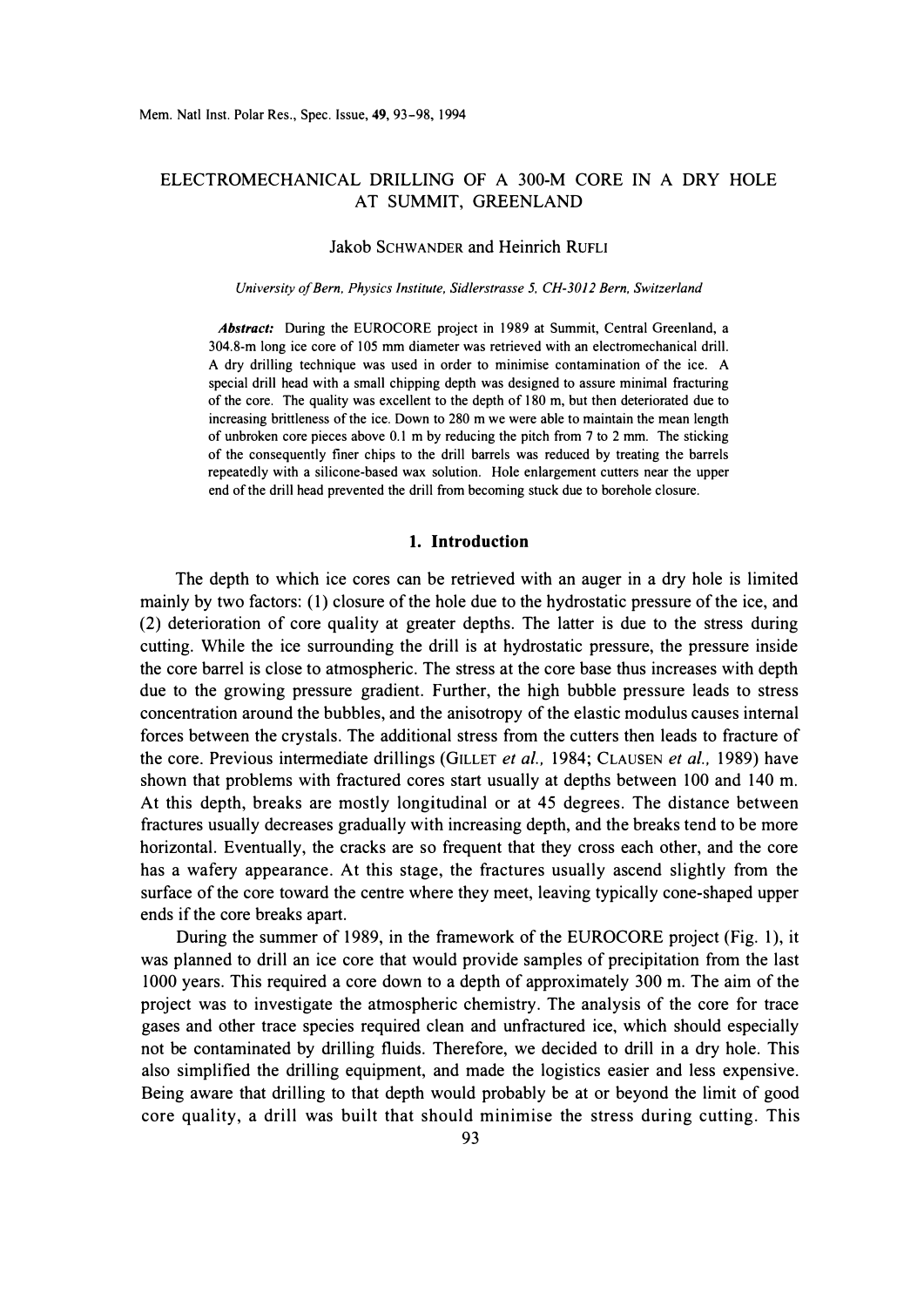

Fig. 1. left: Eurocore drill tower and shelter at Summit Station,  $(72.58° N, 37.64° W, 3225 m.a.s.l., mean$ <br>temperature -32° C, accumulation rate 0.23 m ice equivalent). *right: Drill (anti-torque and motor section), control and tower.* 

electromechanical 105 mm core-drill has been described in SCHWANDER and RUFLI (1989). It was successfully tested at Dye 3 in summer 1988, where a 183 m long core of excellent quality was retrieved. Figure 2 shows the schematics of the drill and drill head. In the following, we summarise the main points of the design.

The stress reduction was achieved by the following measures:

- 1) small tolerance concerning the overall straightness of the drill,
- 2) precision of drill head ( crown design),
- 3) low chipping depth.

The steel tubes used for the barrels were selected for good straightness. The drill head is made of three segments. The cutters are integrated in the lowest segment. In order to achieve optimum roundness and stability, cutters and ring are machined in one piece. Four core catchers are mounted in the centre piece. The uppermost segment is fixed to the corebarrel. The machining accuracy is about 0.02 mm. The head is centred by helical contact areas touching the wall of the borehole on the entire circumference of the head. Their width is about 1 mm, resulting in reasonable drilling power and still assuring good centring. Each of the four main cutters has a pre-cutter on the inner side. The idea of these precutters is to reduce the cutting depth for each bit by a factor of two without considerably decreasing the mean size of the chips. At the normal pitch of 7 mm per revolution, the cutting depth is thus only about 0.8 mm. The rake and relief angles of the main cutters are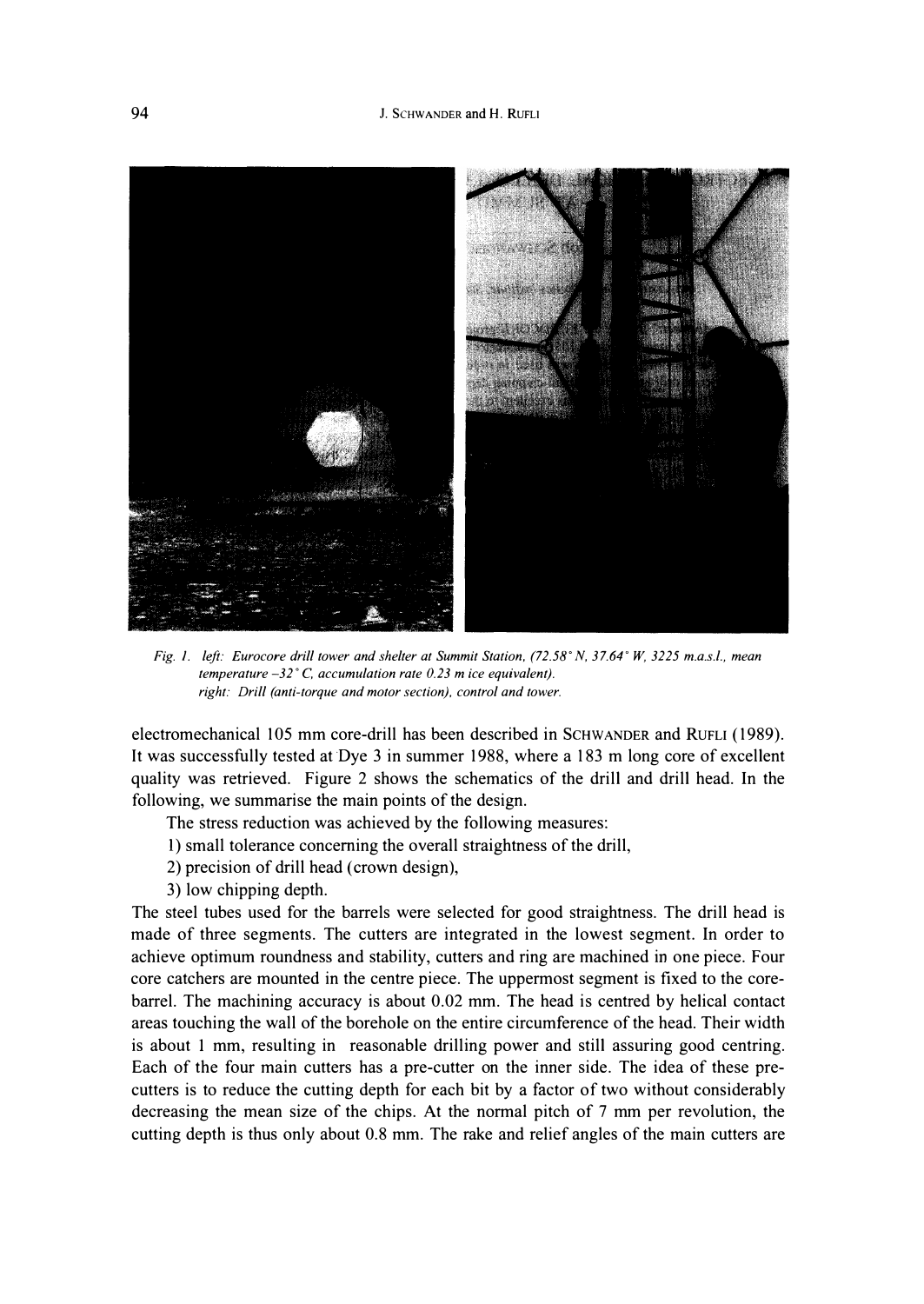

*Fig. 2. Drill and drill head. The three skates of the anti-torque section are retracted while hoisting the drill. During drilling the upper part of the skates is activated by a decrease in cable tension and the lower part is forced out by torque.* 

**45**° **and 10**° **, respectively. During the drill tests, we also tried V-bottom cutters, but we observed no difference in performance compared to flat ones.** 

## **2. The Eurocore Drilling**

#### *2.1. Drilling progress*

**Figure 3 shows the progress of the Eurocore drilling. The drilling started on June 20, 1989. No major problems were encountered to 130 m. Below that depth the drilling speed was substantially reduced due to difficulties with penetration. The drilling current was unusually high, and the anti-torque section often started to rotate. The reaming action of the anti-torque section produced additional chips that fell between the drill barrel and the wall of the borehole, leading to additional torque at the drill head. Also, the pulling force**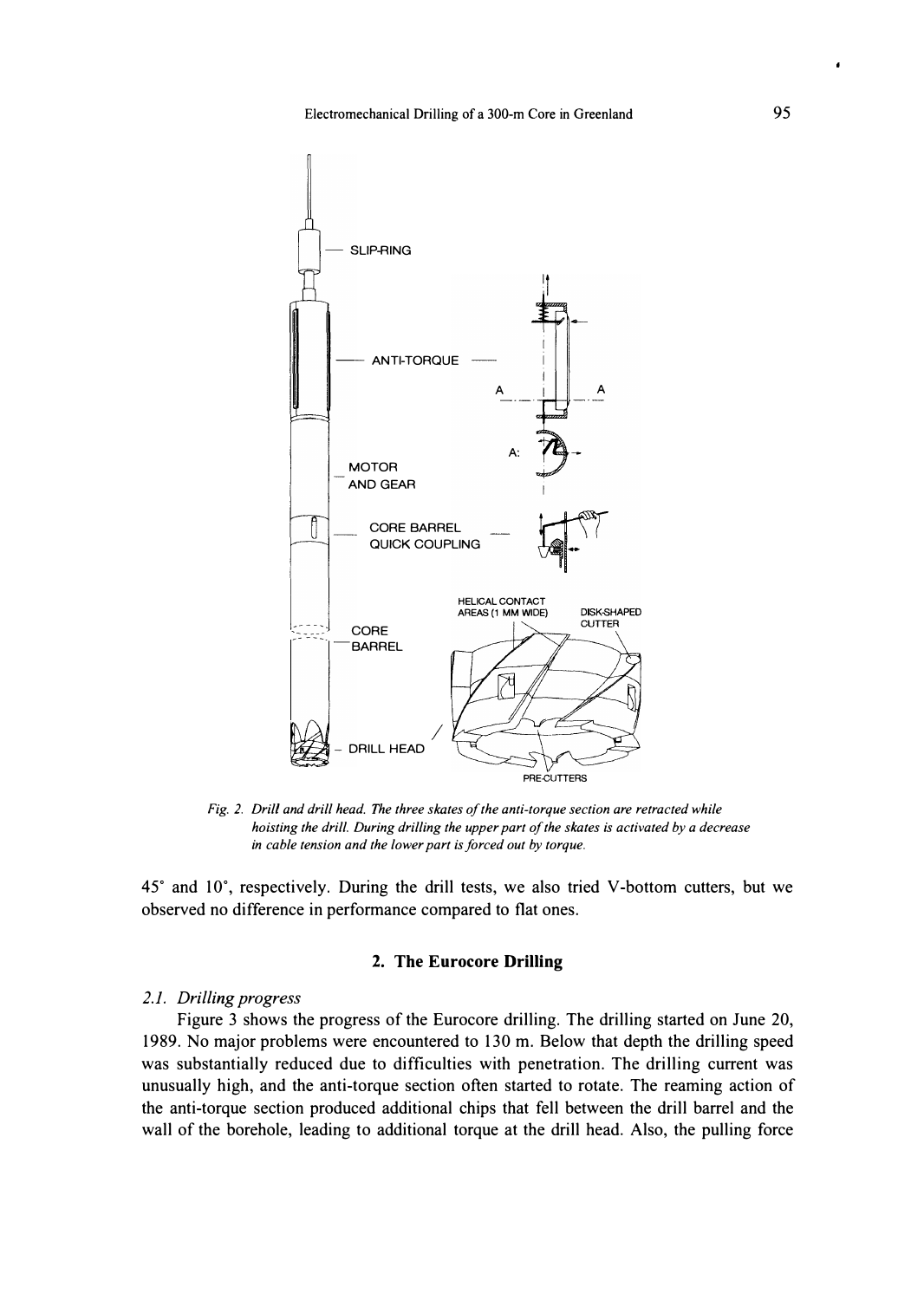required to raise the drill was higher than normal close to the bottom of the hole, which was another sign of chips remaining above the drill head at the end of the run. Various actions were taken to improve the anti-torque section. We increased the spring load of the anti-torque skates and limited the outward movement of their lower end because we suspected that the skates were occasionally resting on a rim that they had cut in the hole (refer to Fig. 2 for the mode of action of the anti-torque). Also, we adjusted the sharpness of the knives on the anti-torque skates such that they could not dig too easily into the borehole wall. All these measures improved the performance of the drill, but could not solve the basic problem. At 180 m the drilling current increased again considerably due to packed chips around the drill head. We attributed this to riming of the cold drill barrels caused by the very warm and humid weather during these days, and therefore decided to drill at "night" when the temperatures were substantially lower. For a couple of days, this solved the problems with packed chips. In the meantime, we had received a wax solution ( a silicone grease-based mixture, *Protect NA,* from Toko, Switzerland) to treat the drill barrel in order to prevent sticking of the chips. From then on, we heated and dried the inner and outer barrel every evening and then sprayed them with the solution. In addition, the outside of the inner barrel with the auger flights was treated before each run. We were then able to drill at a constant rate of approximately 12 m per night, and reached the final depth of 304.8 m on July 18. After all, it seemed that the foregoing difficulties with penetration were all linked with the problem of fine chips blocking the grooves in the drill head and the auger flights.



*Fig. 3. Drilling progress (thick line); distance between breaks in the core (thin line). used as a quality index.* 

In order to avoid becoming stuck due to closure of the hole, a set of disk-shaped cutters, which enlarged the hole by 0.25 mm in radius, were mounted on the outside of the upper end of the drill head. These four disks were the only points where the drill touched the borehole wall when hoisted and lowered. In contrast to the test drilling at Dye 3 where these cutters were not yet mounted, we encountered no problems with sticking due to hole closure at Summit. During the Dye 3 project, we had to ream the hole very carefully after every interruption in drilling. Since the temperature, and accordingly the plastic deformation of the ice, are lower at Summit, borehole closure might possibly not have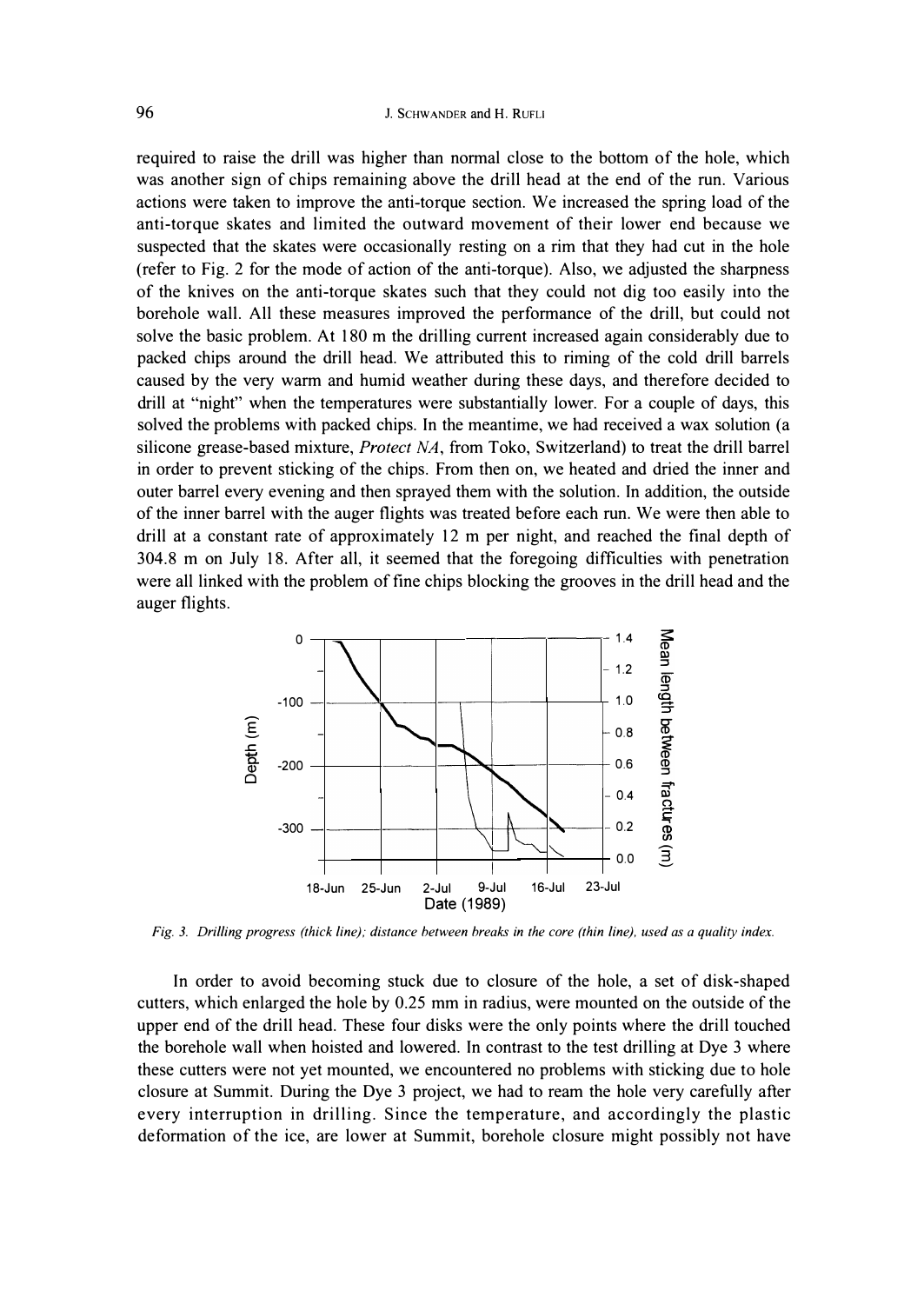**caused any problems, also without these extra cutters. One drawback of this hole enlargement is that additional small cuttings are produced that may accumulate around the drill head.** 

# *2.2. Core quality*

**The quality of the recovered ice core was excellent to 180 m, though the first internal fissures appeared at a depth of 135 m. Down to 180 m, the length of unbroken pieces (normally about 1 m) was only limited by the core-break at the end of a drilling run. When we had problems with penetration, many cores were only 0.5 m long or even shorter. Below 180 m, more and more additional fractures occurred and the length of unbroken pieces decreased. We observed that when the pitch was accidentally smaller than normal due to some ice that had built up at the base of the drill head, unbroken pieces up to one meter in length could still be recovered, even at depths of nearly 300 m. Therefore, we reduced the pitch from the regular 7 mm first to 3.5 mm, and, finally, to only 2 mm. The effect on core quality, as depicted in Fig. 3, was a net improvement on July 11 and 16. However, this pitch reduction resulted in finer cuttings that stuck more easily to the drill barrels. Thus, treatment with wax solution became absolutely essential, and had to be carried out very carefully.** 

### **3. Conclusions**

**At Summit, internal cracks in the core formed at shallower depths than during the drill test at Dye 3. However, we think that the core quality obtained in the Eurocore project was about the best we can expect from a drill of this type of construction, and that the slightly inferior core quality was due to the more brittle ice resulting from the 12 K lower temperature at Summit. It seems that if the basic boundary conditions like accurate machining and correct rake and relief angles are fulfilled, the quality of the core is mainly a function of the chipping depth, whereas the actual shape of the bits (for example, flat versus V-shaped bottom) plays only a minor role. The importance of a low chipping depth is also confirmed by the experience from cutting freshly drilled ice cores on a band saw, where small feed is essential to avoid fractures. However, with the design used for this drill, the decrease in pitch has its limits because eventually the fine cuttings will block the auger flights. Further reduction of the pitch would probably allow us to drill longer cores of good quality in a dry hole. We can think of basically two ways to remove the fine chips:** 

- **1) By mixing the fine chips with coarse ones. The kerf around the core would be cut in two steps. A small kerf adjacent to the core would be made with a round saw blade where each tooth cuts only a small fraction of a millimetre. This saw blade should make only a very narrow groove in order to produce a minimum amount of fine chips. The main kerf would be cut with ordinary chisel-type cutters. The rest of the drill could be constructed in the classical design. The fine chips from the round saw blade would be mixed with coarse chips from the main cutters.**
- **2) By removing the chips with an air stream. The entire kerf around the core could be cut with a high speed milling tool.**

**The main reason for fractured cores would then probably stem from the core-break at the end of a drilling run, since the design of a "gentle" core-catching system is still missing.**